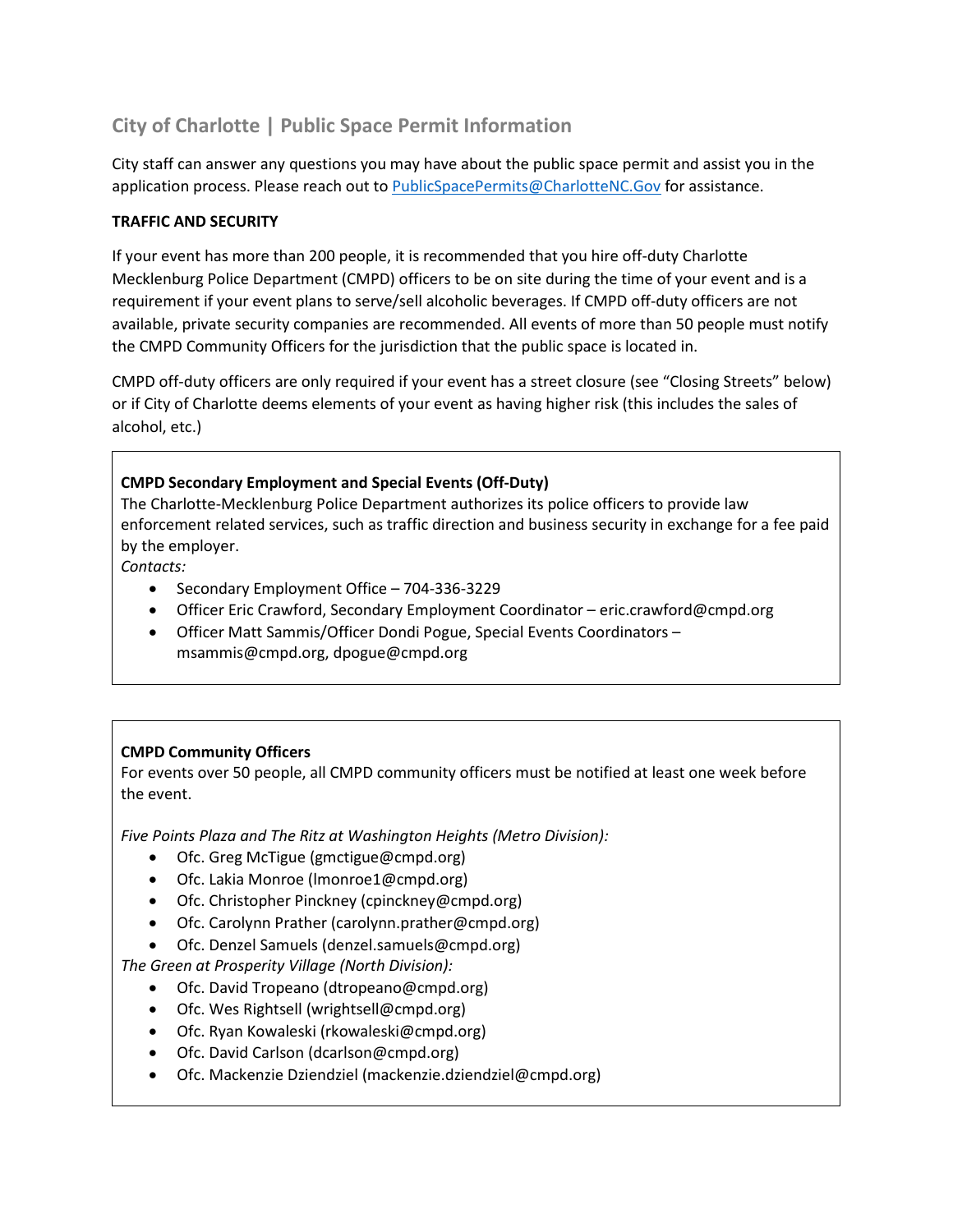#### **SANITATION**

All events with an expected attendance of more than 450 people are required to provide waste removal services. Every event must restore the event site to its original condition following the conclusion of an event. This includes cleaning of all furniture and paved surfaces of food, debris, and stains. Large events that take place on City property may contract with the City's Solid Waste Service Department for these services for a fee.

If attendance is 200 or more people, the event organizer is responsible for providing port-a-johns with hand sanitizing stations. Appropriate number of units will be determined by the city planning staff. A standard of one stall for every 200 people expected to attend is generally applied.

If Potable/Non-Potable Water is needed for bollards, drinking, or cooling at the event, please contact Charlotte Water's customer service line for assistance.

#### **Solid Waste Collection and Removal**

- Event organizer is solely responsible for the cleaning and maintaining of the event site during the event.
- Event organizer must restore the site to its original condition to the satisfaction of the City.
- Event organizer must provide trash receptacles, personnel, and vehicles for trash collection and disposal.
- If utilizing City trash collection services, notice of event along with a copy of the approved permit must be provided no less than 30 calendar days prior to the event.
- City-provided trash service will consist of:
	- Trash receptacle delivery and setup
	- Trash removal from a pre-determined, City-approved location

The City's Solid Waste Service Department can answer any additional questions you may have regarding trash collection and may meet with the event organizer/coordinator on-site prior to the event to establish a plan for collection and estimate any fees associated with collection. You may reach Solid Waste at (704) 336-2253.

#### **Charlotte Water**

If water is needed for an event, Charlotte Water may be reached at <https://charlottenc.gov/Water/AboutUs/Pages/Contact.aspx>

#### **AMPLIFIED SOUND**

Sound magnified through any amplification device (speakers, microphone, bullhorn, etc.) is considered amplified sound and is regulated through the [City's Noise Ordinance](https://charlottenc.gov/CMPD/Documents/Ordinances/Noise_Ordinance.pdf) (Section 15-64). The Noise Ordinance outlines specific levels of amplified sound allowed depending on the location and time of the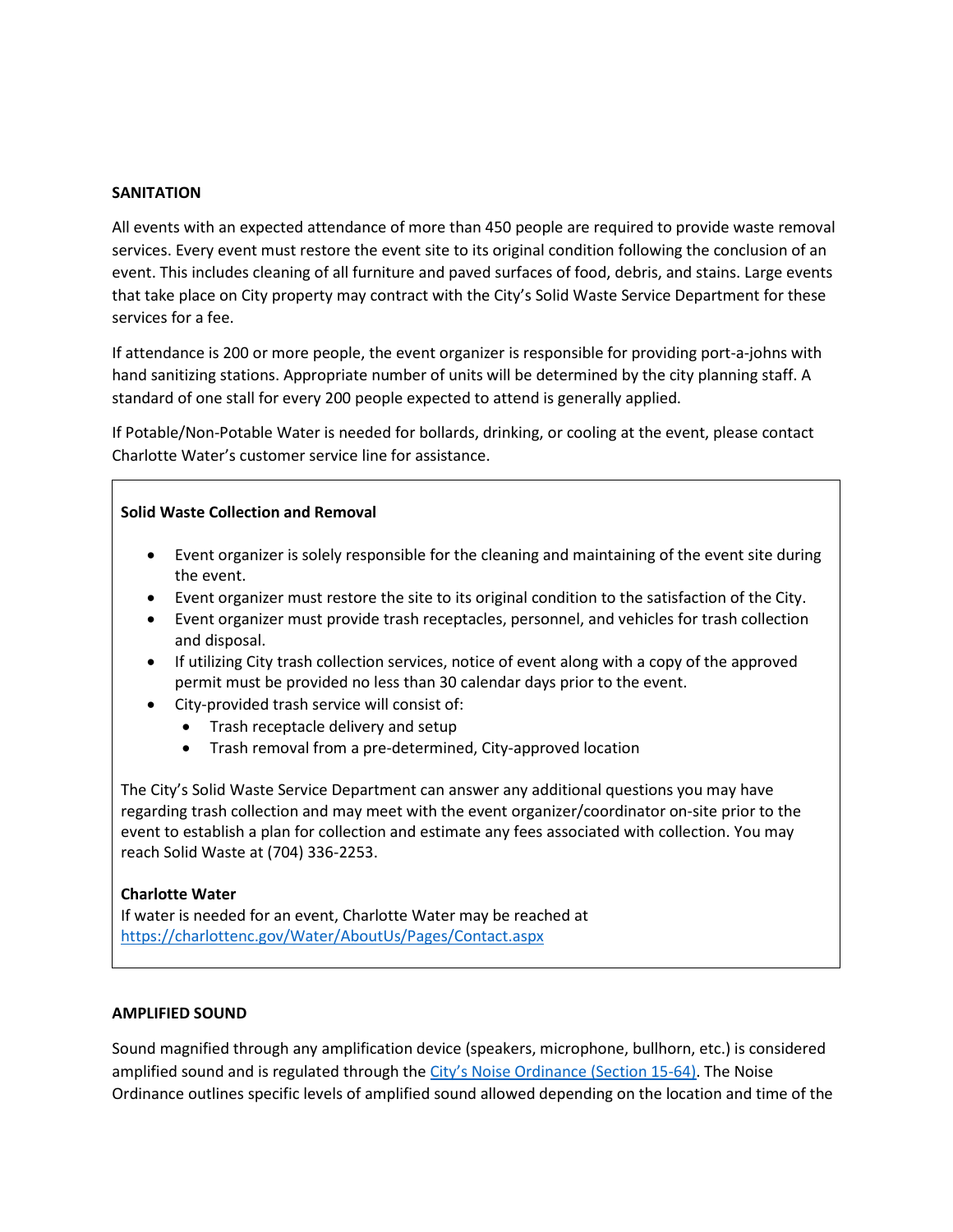event. Amplified sound is permitted between 8am and 9pm, Sunday through Thursday, and 8am-11pm, Friday and Saturday.

If you are having amplified sound at your event, a [Sound Application Permit Request-Public Right of Way](https://charlottenc.seamlessdocs.com/w/Permit4SAE_PUBLIC) must be filed within one week of your event.

## **CMPD Noise Permits**

The CMPD Noise Permit office can answer questions about the use of amplified sound in City-owned public spaces prior to your event if needed. You will click on the link below to fill out an application 7 days before your event.

Sound Application Request-Public Right of Way: [https://charlottenc.seamlessdocs.com/w/Permit4SAE\\_PUBLIC](https://charlottenc.seamlessdocs.com/w/Permit4SAE_PUBLIC) Coordinator: Danielle Strayer, [NoisePermits@cmpd.org](mailto:NoisePermits@cmpd.org)

## **FOOD/DRINK & RETAIL VENDORS**

The North Carolina "Rules Governing the Sanitation Food Service Establishments" require food service operators at festivals, public exhibitions, and special events to obtain a permit, from the local health department, to prepare and sell food to the public. These food or drink establishments, considered Temporary Food Establishments (TFE's), may operate for a period of 15 days or less. No food preparation or sale of prepared food is permitted until a permit is issued by the health department. We suggest working with food operators and food trucks that are already permitted (the County Health Department maintains a list of permitted food operators and trucks).

## **Temporary Food Establishments**

For questions and additional resources regarding TFEs, required permits, and associated fees for events offering TFEs, please visit the Mecklenburg County Health Department's website:

**[https://www.mecknc.gov/HealthDepartment/EnvironmentalHealth/FoodserviceandFacilities/Page](https://www.mecknc.gov/HealthDepartment/EnvironmentalHealth/FoodserviceandFacilities/Pages/tfe.aspx) [s/tfe.aspx](https://www.mecknc.gov/HealthDepartment/EnvironmentalHealth/FoodserviceandFacilities/Pages/tfe.aspx)**

Preparing food and selling on site by non-permitted vendor is not permitted in City of Charlotte public spaces at this time. Please reach out to the Mecklenburg County Health Department for more information.

#### **ALCOHOLIC BEVERAGES**

Selling beer and/or wine is permitted with special approval from the City of Charlotte through this application process. A written letter of request is required, and details of beer/wine sales must be included. If you are NOT selling beer and/or wine, you must still get permission to serve. Beer/wine must be contained to the plaza area, and you must stay in the plaza to consume alcohol. At this time, the serving and sales of beer/wine must be made by a vendor already permitted by the ABC.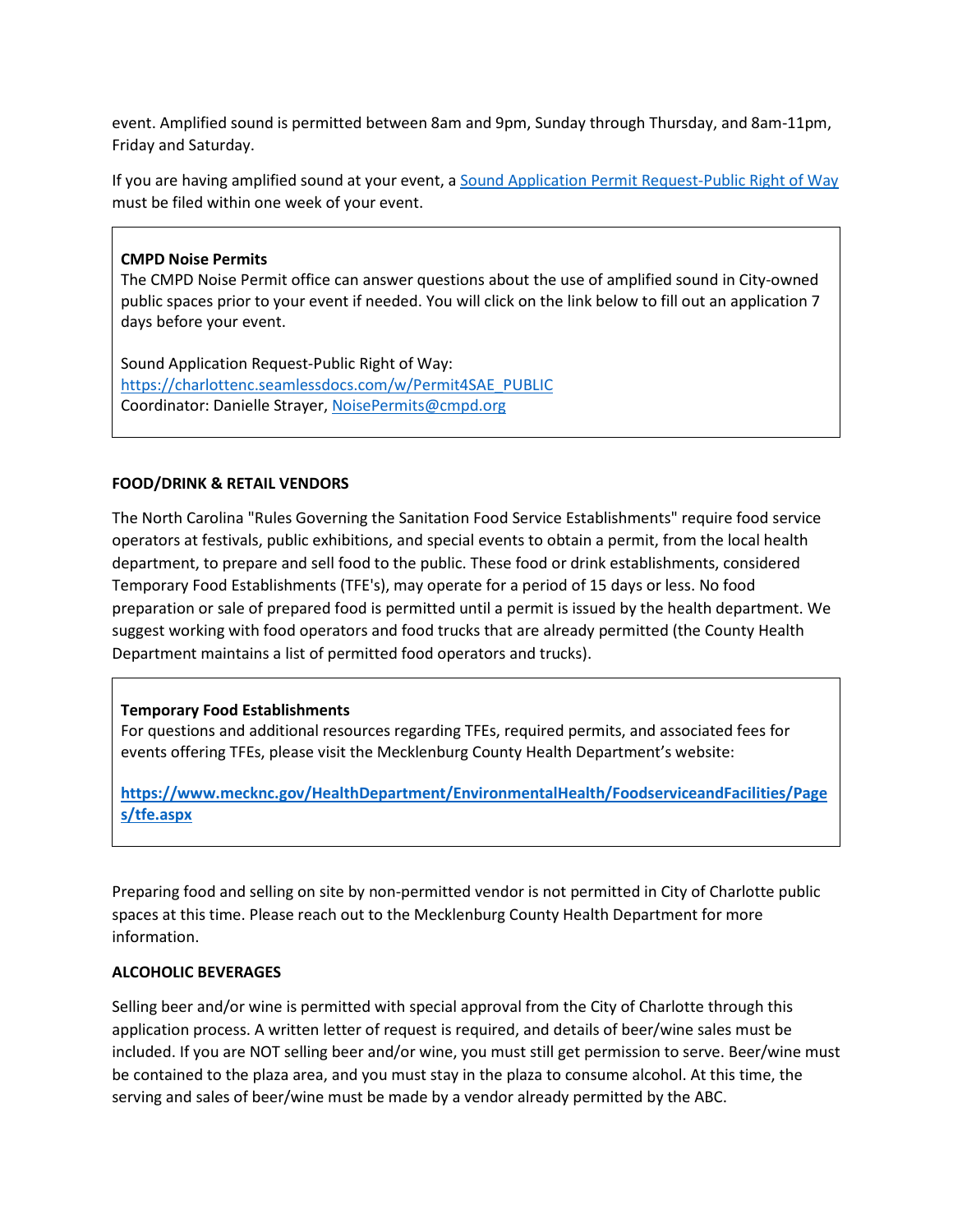Beer and wine sales require additional insurance (Host Alcohol Liability Insurance \$1,000,000 is required and must be obtain at least 30 days prior to your event) by the applicant. Liability insurance is available through any commercial insurance agent. Vendors must list the City of Charlotte as additional insured.

Beer and wine sales require off-duty police offers through CMPD Secondary Employment and Special Events (see page one for contact information).

# **TENTS**

If your event requires tents, they must be secured with sandbags or water barrels. Tents will be no larger than 10' X10'. Tents larger than 10'X 10' must be approved by the City of Charlotte through this process, but no tents larger than 20'x20' will be considered.

# **CLOSING STREETS**

If you would like to close a street adjacent to the public space in which you are hosting an event, you must obtain a Special Events Permit through the CDOT office. An application must be made at least 30 days before the event. Event dates can fill up for street closures. Those dates are posted on the website below. Commercial general liability insurance, CMPD Secondary Employment officers (see resources below), and application fee are required.

Eligible Streets Adjacent to Public Spaces:

- Five Points Plaza State Street and Trade Street (past 1800 Rozzelles Ferry Rd.)
- The Green at Prosperity Village Docia Crossing
- The Ritz at Washington Heights Tate Street

## **Special Events Permit**

Have question re: a Special Events Permit that is expected to close or encroach into a public right-ofway (sidewalk or street)? Contact Joseph Yanicak (Special Events Supervisor) [jyanicak@charlottenc.gov,](mailto:jyanicak@charlottenc.gov) 704-336-5531

<https://charlottenc.gov/Transportation/Permits/Pages/EventPermits.aspx>

## **ADDITIONAL CONSIDERATIONS**

- If businesses are surrounding your location that will possibly be used for parking it is your responsibility to contact these businesses to seek permission to park.
- If your event is a first-year major event with more than 450 people and the surrounding neighbors will be impacted, you may be required to attend a neighborhood association meeting to give a brief overview of your event.
- If having amusements present at your event (including inflatables, rides, etc.), all vendors must have \$1,000,000 liability insurance. Liability insurance is available through any commercial insurance agent. Vendors must list the City of Charlotte as additional insured.
- City of Charlotte reserves the right to terminate any contract at any time and for any or no reason.